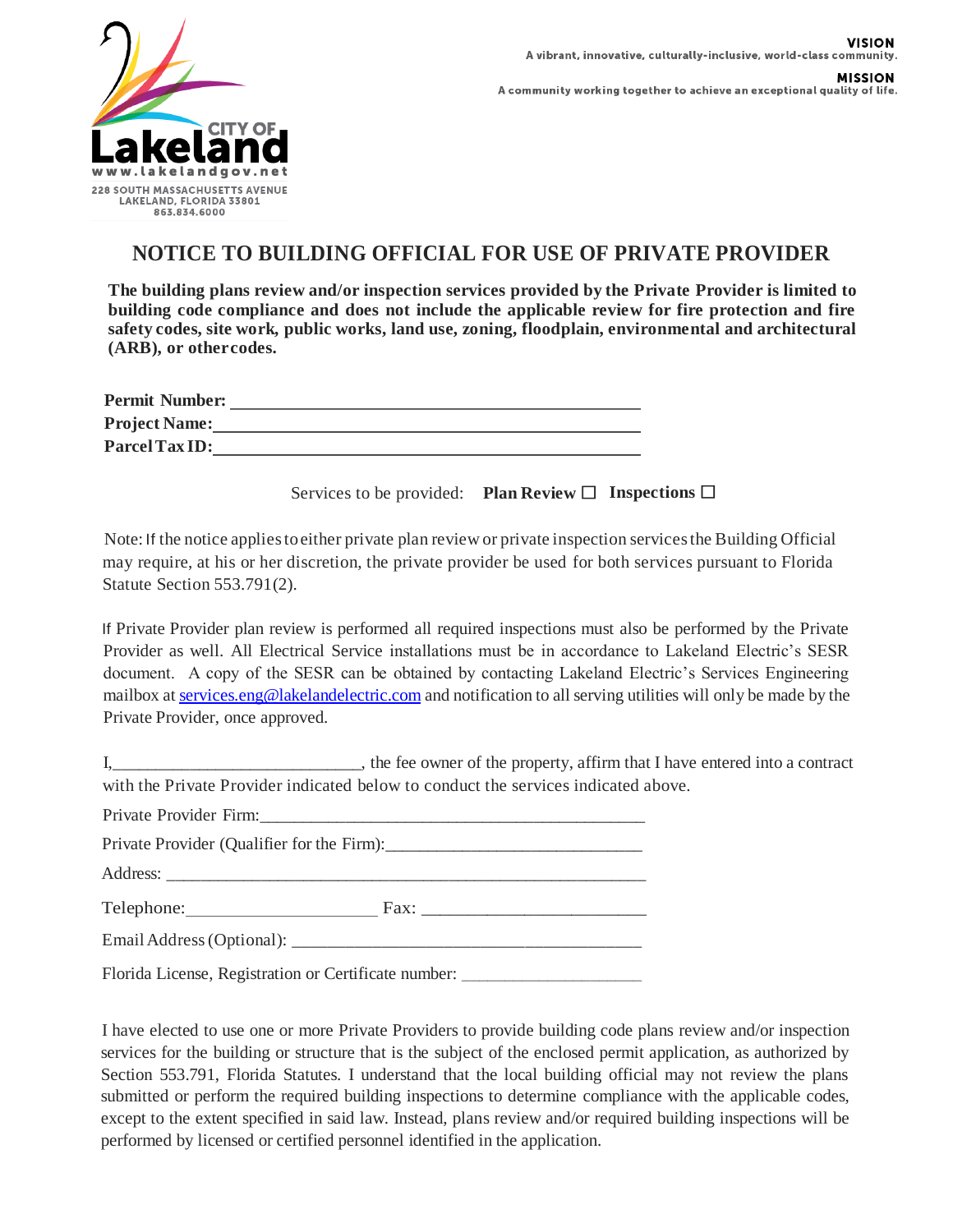The law requires minimum insurance requirements forsuch personnel, but I understand that I may require more insurance to protect my interests.

By executing this form, I acknowledge that I have made inquiry regarding the competence of the licensed or certified personnel and the level of their insurance and am satisfied that my interests are adequately protected. I agree to indemnify, defend, and hold harmless the local government, the local Building Official, Chief Building Inspector and their building code enforcement personnel from any and all claims arising from my use of these licensed or certified personnel to perform building code inspection services with respect to the building or structure that is the subject of the enclosed permitapplication.

I understand that the Building Official retains authority to review plans, make required inspections, and enforce the applicable codes within his or her charge pursuant to the standards established by Section 553.791, Florida Statutes. If I make any changes to the listed Private Providers, I shall, within one business day after any change, update this Notice to reflect such changes. The building plans review and/or inspection services provided by the Private Provider are limited to compliance with the Florida Building Code and do not include review for compliance with fire safety, land use, environmental or other codes.

The following attachments are provided as required by Section 553.791, Florida Statutes:

- 1. Qualification statements and/or resumes of the Private Provider and all duly authorized representatives.
- 2. Proof of insurance for professional and comprehensive liability in the amount of \$1 million per occurrence and \$2 million in the aggregate for any project with a construction cost of \$5 million or less, and \$2 million per occurrence and \$4 million in the aggregate for any project with a construction cost of over \$5 million, relating to all services performed as a Private Provider. Said insurance includes tail coverage (Extended Reporting Period) for a minimum of 5 years subsequent to the performance of building code inspection services. For detailed, current requirements refer to FS Section 553.791(17).

Please attach certificate of insurance evidencing that the coverages required are in force.

## **\*\*PLEASE NOTARIZE THE APPROPRIATE SECTION BELOW\*\***

|                            | (Signature)                                                                             |
|----------------------------|-----------------------------------------------------------------------------------------|
|                            |                                                                                         |
| <b>STATE OF FLORIDA</b>    |                                                                                         |
| COUNTY OF _____________    |                                                                                         |
|                            | The foregoing instrument was acknowledged before me this ________________________day of |
|                            |                                                                                         |
|                            | (NAME OF PERSON ACKNOWLEDGING)                                                          |
| <b>Notary Public Stamp</b> |                                                                                         |
|                            | PRINT, TYPE OR STAMP NAME OF NOTARY                                                     |
|                            | My commission expires:                                                                  |
|                            | Personally known                                                                        |
|                            |                                                                                         |

Personally known\_\_\_\_\_\_ Or Produced Identification\_\_\_\_\_ Type of Identification Produced\_\_\_\_\_